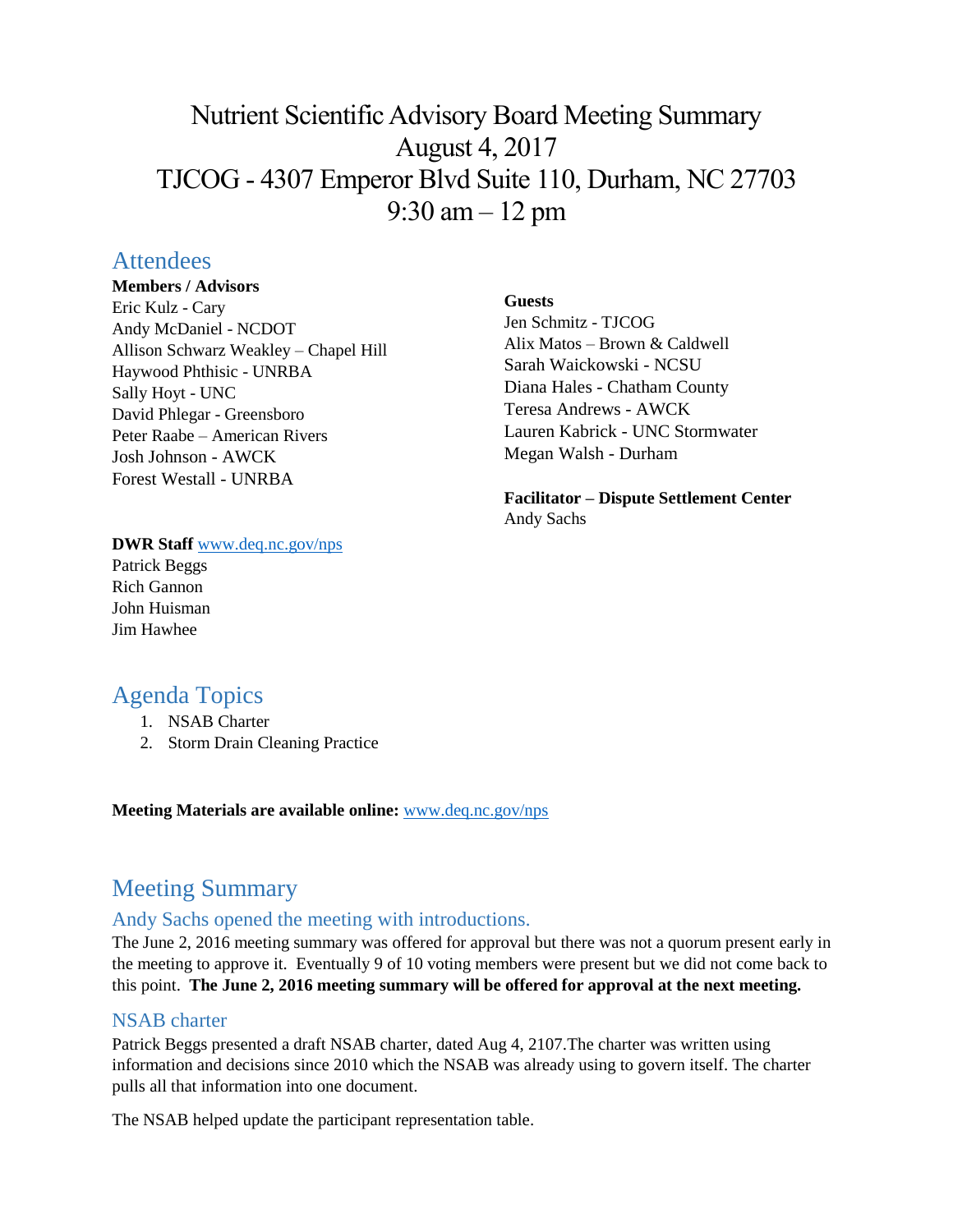A conversation followed concerning NSAB membership, including filling open seats and adding new nonvoting members. There is not a current protocol for adding members.

#### **A decision was made to reserve the word 'member' for voting participants. Non-Voting Members will be named Non-Voting Advisors.** This will be reflected in the next draft of the charter.

#### **Comments collected (not acted on) from the charter discussion:**

- Require RSVPs for meetings. Member contacts DWQ if they will be absent.
- Require an attendance minimum for members and their alternates, such as  $75\%$ .
- Open the alternate spots to other communities not represented by the members.
- Consider 15 total participants at the table (10 members + 10 advisors).
- Let's not limit participation if the interest is there.
- I don't want our focus to get lost or out of control.
- Gauge interest among potential members.
- Chatham County needs representation on the NSAB.
- The legislation says the NSAB is about all waters, not just Jordan Lake, should we open this up to a wider audience?
- We need a way for other affected interests to have a voice.
- Can staff solicit interest from other local governments?
- We need clarity on the scope of the NSAB versus the scope of other SABs and similar entities. (This comment was also brought up in June and staff is working to come up with this information.)

#### **Staff will amend the charter, propose a plan to include more participants, and present it at the next NSAB meeting.**

#### Storm Drain Cleanout Nutrient Reduction Practice

Patrick Beggs presented Storm Drain Cleanout Nutrient Reduction Practice. The presentation and draft document are [online.](https://deq.nc.gov/about/divisions/water-resources/planning/nonpoint-source-management/nutrient-scientific-advisory-board/meeting-documents)

#### **Presentation Overview:**

- Storm Drain Clean out is the periodic removal of gross solids from storm drain catch basins.
- It may include organic debris, litter, and/or coarse sediments.
- The basin may be unaltered or have a specific device installed.
- The weight of removed solids is converted to labile weight of Nitrogen and Phosphorous.
- Weight of solids will depend upon location, size, drainage area, tree canopy, tree species, etc.
- The practice would comply with Existing Development rules
- Conversion factors
	- $\circ$  0.00207 lb labile N / lb wet weight
	- o 0.00014lb labile P / lb of wet weight
- Range available
	- o labile TN 0.10 to 11 lb/ac/yr
	- o labile TP 0.01 to 1 lb/ac/yr for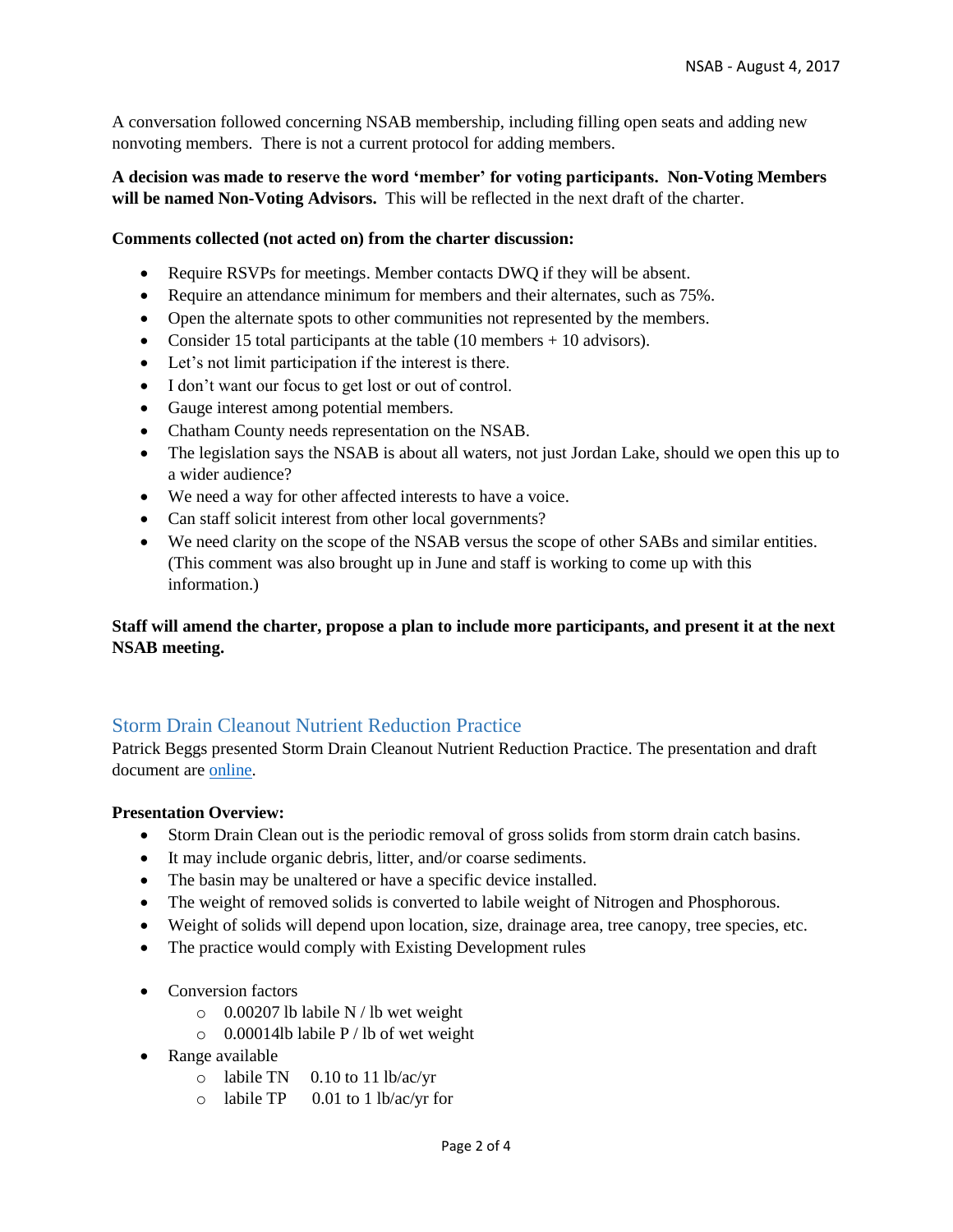- Local government responsibilities include:
	- o Collection, weighing, and disposal of solids
	- o Annual reporting.
- This credit will not be used for street sweeping, street-side leaf pickup, instream devices, or removal of leaves and other gross solids from ditches, gutters, or swales.

#### **Comments collected (not acted on) from Storm Drain Cleanout practice discussion:**

- It is difficult to weigh this material.
- We cannot weigh individual storm drain debris, it needs to be per truck since the trucks go along and empty many storm drains in a row.
- UNC has 50 of these insert devices and cleans out about 5000 drains annuals.
- It is possible to estimate different loadings based on catchment area, land use, and cleanout frequency, possibly removing the need to weigh material. NCSU has the data for this.
- There is other data from the Chesapeake on this, possibly including research without insert devices, as well as simple conversions from wet to dry.
- NCSU has NC specific data.
- Do we need to separate storm drain cleanout from street sweeping? It all goes into the drain.
- Three-month cleaning recommendation is based on flood avoidance.
- Does it need to be based on labile T and labile P? Answer: This is the best way to compare the data, apples to apples.
- It needs to be based on Total N and P since it all breaks down eventually. No other aspects of these strategies use labile N and P.
- Is the debris leaching labile N and P as it sits, for example longer than 3 months? Answer: We don't know.
- If we can make this work it could be a really winning practice.

#### **Staff will work with comments, new data, NCSU researchers, and subject matter experts to write a new draft of the Storm Drain Cleanout Practice.**

#### Potential revised nutrient practice approval process

Comments from previous meetings concerning the NSAB not receiving feedback about changes to the nutrient practices after NSAB and public comments were received and incorporated predicated a potential change to the approval process. DWR is fine with the approval process but is seeking a way to keep the NSAB better informed while also keeping to a realistic timeline. A brief discussion followed and this will be added to the next meeting agenda.

Comments:

- This process may not need to be so complicated.
- The NSAB doesn't get to read comments that come to DWR outside of the NSAB meetings.
- Can the NSAB also see the final draft before it is sent for director approval?
- Can the NSAB be given the chance to formally endorse the process when it is sent to the director?
- Don't waste the public's time without first running it by the NSAB.